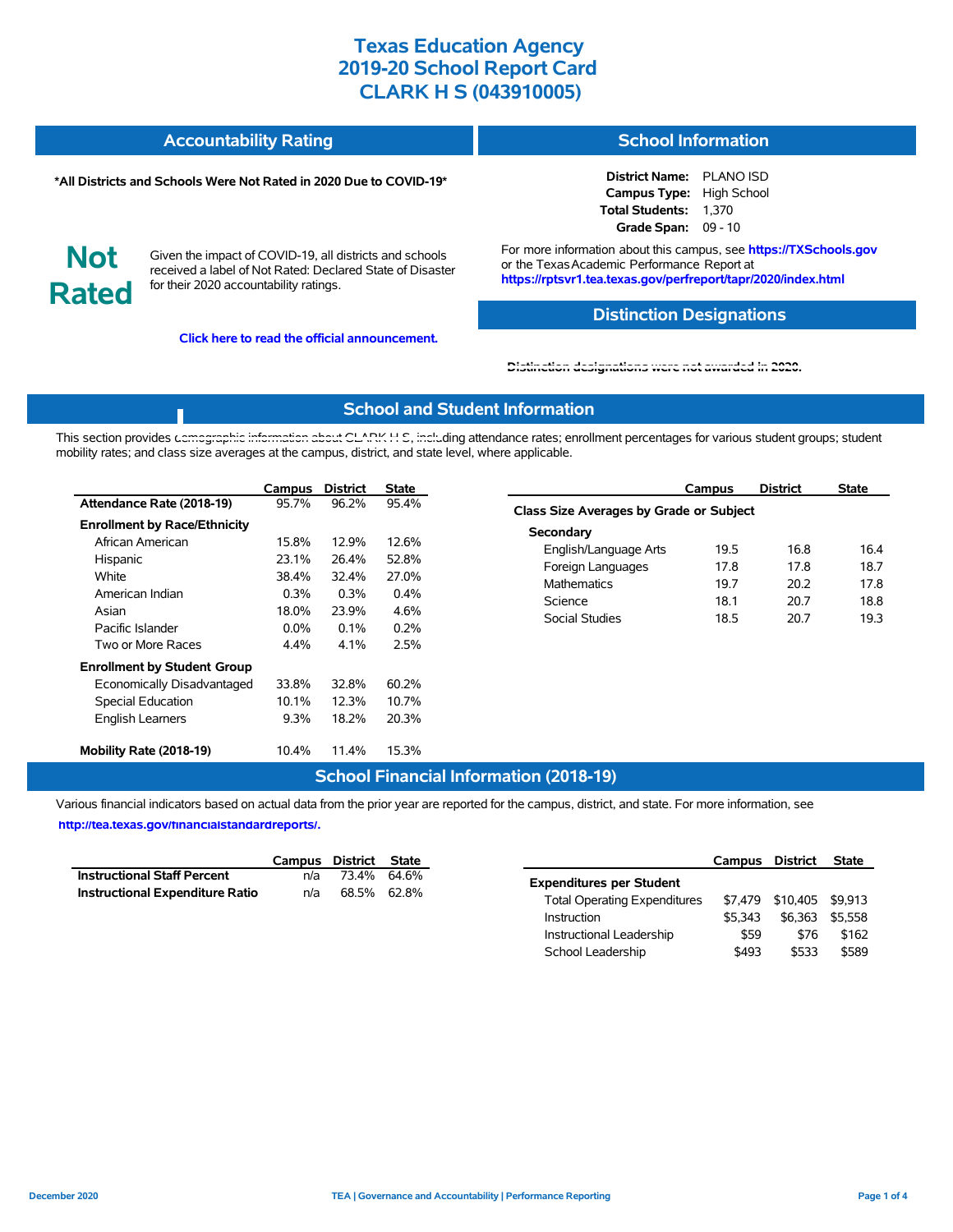### **STAAR Outcomes**

This section provides STAAR performance and Academic Growth outcomes. Academic Growth measures whether students are maintaining performance or improving from year to year. **Please note that due to the cancellation of spring 2020 State of Texas Assessments of Academic Readiness (STAAR) due to the COVID-19 pandemic, the performance of this year's report is not updated.**

|                                                                                |      |              |     |     | African                           |     |       | American |       | <b>Pacific</b>           | More  | Econ          |
|--------------------------------------------------------------------------------|------|--------------|-----|-----|-----------------------------------|-----|-------|----------|-------|--------------------------|-------|---------------|
|                                                                                |      | <b>State</b> |     |     | District Campus American Hispanic |     | White | Indian   | Asian | Islander                 | Races | <b>Disadv</b> |
| STAAR Performance Rates at Approaches Grade Level or Above (All Grades Tested) |      |              |     |     |                                   |     |       |          |       |                          |       |               |
| All Subjects                                                                   | 2019 | 78%          | 86% | 85% | 67%                               | 83% | 91%   | 100%     | 94%   | $\overline{\phantom{a}}$ | 90%   | 75%           |
|                                                                                | 2018 | 77%          | 86% | 88% | 75%                               | 84% | 94%   | 77%      | 94%   | $\ast$                   | 90%   | 81%           |
| ELA/Reading                                                                    | 2019 | 75%          | 85% | 83% | 60%                               | 81% | 90%   | $\ast$   | 92%   | $\overline{\phantom{a}}$ | 90%   | 71%           |
|                                                                                | 2018 | 74%          | 86% | 85% | 68%                               | 80% | 92%   | 78%      | 92%   | $\ast$                   | 89%   | 77%           |
| <b>Mathematics</b>                                                             | 2019 | 82%          | 88% | 81% | 69%                               | 82% | 86%   | $\ast$   | 93%   | $\overline{\phantom{a}}$ | 85%   | 73%           |
|                                                                                | 2018 | 81%          | 88% | 88% | 79%                               | 87% | 95%   | $\ast$   | 92%   | $\overline{\phantom{a}}$ | 90%   | 82%           |
| Science                                                                        | 2019 | 81%          | 87% | 91% | 79%                               | 89% | 94%   | $\ast$   | 98%   | $\overline{\phantom{a}}$ | 93%   | 85%           |
|                                                                                | 2018 | 80%          | 87% | 93% | 85%                               | 90% | 97%   | $\ast$   | 98%   | $\overline{\phantom{a}}$ | 92%   | 87%           |
| STAAR Performance Rates at Meets Grade Level or Above (All Grades Tested)      |      |              |     |     |                                   |     |       |          |       |                          |       |               |
| All Subjects                                                                   | 2019 | 50%          | 65% | 68% | 42%                               | 61% | 77%   | 50%      | 85%   | Ĭ.                       | 72%   | 52%           |
|                                                                                | 2018 | 48%          | 65% | 70% | 49%                               | 57% | 80%   | 46%      | 84%   | $\ast$                   | 76%   | 56%           |
| ELA/Reading                                                                    | 2019 | 48%          | 65% | 72% | 44%                               | 66% | 80%   | $\ast$   | 85%   | $\overline{\phantom{a}}$ | 79%   | 54%           |
|                                                                                | 2018 | 46%          | 65% | 72% | 50%                               | 57% | 82%   | 56%      | 84%   | $\ast$                   | 80%   | 58%           |
| <b>Mathematics</b>                                                             | 2019 | 52%          | 66% | 47% | 34%                               | 42% | 55%   | $\ast$   | 73%   | $\overline{\phantom{a}}$ | 38%   | 40%           |
|                                                                                | 2018 | 50%          | 64% | 53% | 37%                               | 52% | 59%   | $\ast$   | 72%   | $\overline{\phantom{a}}$ | 48%   | 45%           |
| Science                                                                        | 2019 | 54%          | 66% | 73% | 47%                               | 62% | 83%   | $\ast$   | 90%   | $\blacksquare$           | 70%   | 56%           |
|                                                                                | 2018 | 51%          | 65% | 75% | 56%                               | 60% | 85%   | $\ast$   | 85%   | $\overline{a}$           | 84%   | 58%           |
| STAAR Performance Rates at Masters Grade Level (All Grades Tested)             |      |              |     |     |                                   |     |       |          |       |                          |       |               |
| All Subjects                                                                   | 2019 | 24%          | 39% | 29% | 11%                               | 20% | 34%   | 13%      | 49%   | $\overline{\phantom{a}}$ | 27%   | 16%           |
|                                                                                | 2018 | 22%          | 37% | 27% | 13%                               | 15% | 32%   | 8%       | 46%   | $\ast$                   | 35%   | 13%           |
| ELA/Reading                                                                    | 2019 | 21%          | 36% | 24% | 8%                                | 15% | 28%   | $\ast$   | 40%   | $\overline{\phantom{a}}$ | 22%   | 11%           |
|                                                                                | 2018 | 19%          | 35% | 21% | 7%                                | 9%  | 24%   | 0%       | 38%   | $\ast$                   | 27%   | 8%            |
| <b>Mathematics</b>                                                             | 2019 | 26%          | 43% | 26% | 15%                               | 20% | 32%   | $\ast$   | 54%   | $\overline{\phantom{a}}$ | 15%   | 21%           |
|                                                                                | 2018 | 24%          | 40% | 25% | 16%                               | 19% | 32%   | $\ast$   | 47%   | $\overline{a}$           | 19%   | 17%           |
| Science                                                                        | 2019 | 25%          | 37% | 42% | 15%                               | 30% | 48%   | $\ast$   | 66%   | $\overline{a}$           | 44%   | 23%           |
|                                                                                | 2018 | 23%          | 38% | 42% | 21%                               | 25% | 48%   | $\ast$   | 63%   | $\overline{a}$           | 58%   | 22%           |
| Academic Growth Score (All Grades Tested)                                      |      |              |     |     |                                   |     |       |          |       |                          |       |               |
| <b>Both Subjects</b>                                                           | 2019 | 69           | 75  | 67  | 60                                | 65  | 69    | $\ast$   | 77    | $\overline{\phantom{a}}$ | 72    | 60            |
|                                                                                | 2018 | 69           | 75  | 75  | 68                                | 69  | 78    | 50       | 83    | $\ast$                   | 75    | 72            |
| ELA/Reading                                                                    | 2019 | 68           | 73  | 71  | 71                                | 69  | 69    | $\ast$   | 75    | $\overline{\phantom{a}}$ | 78    | 65            |
|                                                                                | 2018 | 69           | 74  | 76  | 73                                | 67  | 78    | 60       | 83    | $\ast$                   | 83    | 76            |
| Mathematics                                                                    | 2019 | 70           | 77  | 62  | 49                                | 59  | 68    | $\ast$   | 81    | Ĭ.                       | 50    | 54            |
|                                                                                | 2018 | 70           | 75  | 73  | 61                                | 72  | 79    | $\ast$   | 83    | $\blacksquare$           | 63    | 66            |

? Indicates that the data for this item were statistically improbable or were reported outside a reasonable range.<br>- Indicates zero observations reported for this group.<br>\* Indicates results are masked due to small numbers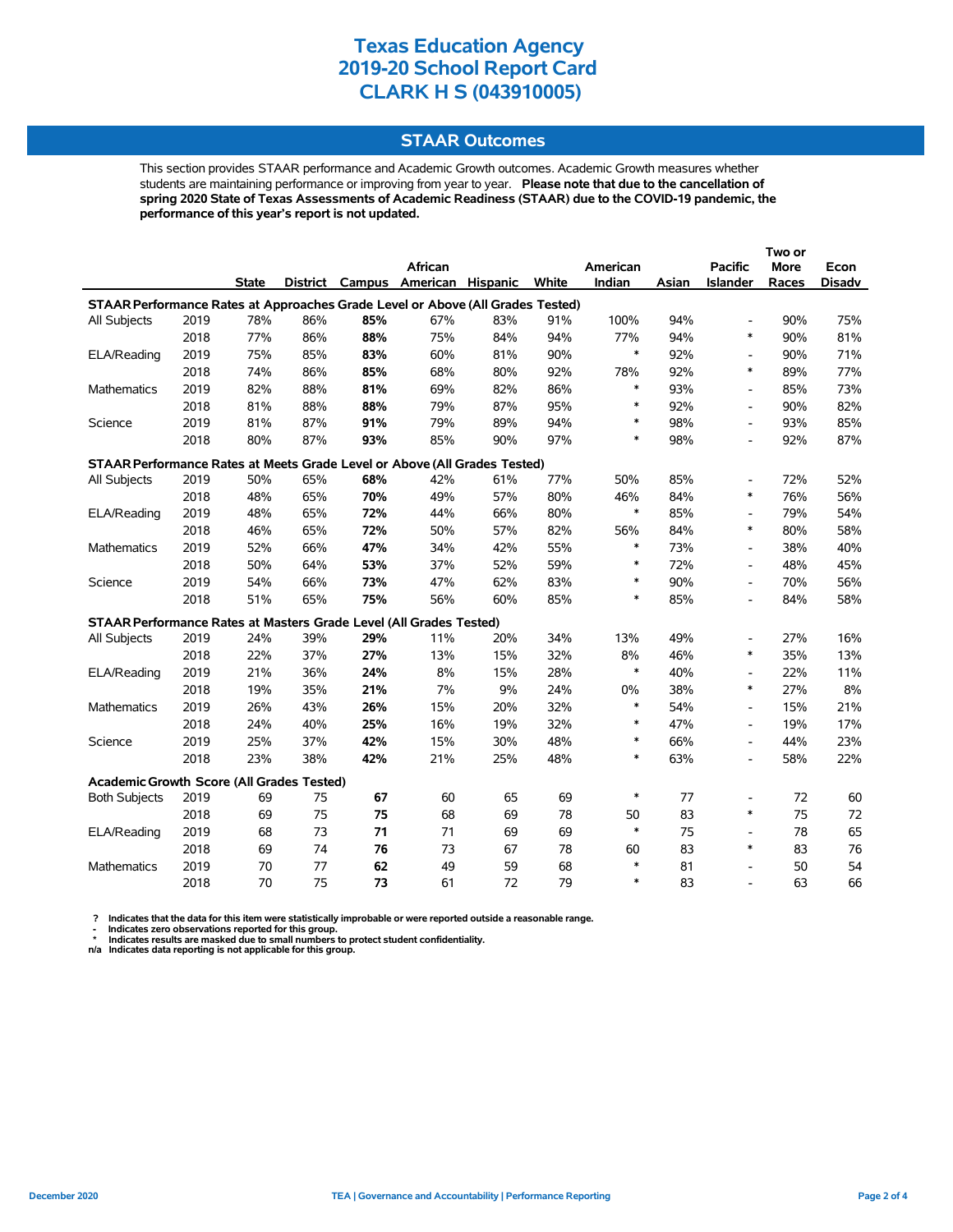#### **Graduation and College, Career, and Military Readiness Outcomes**

This section provides graduation, graduation plan, and College, Career, and Military Readiness rates.

|                                                                   | State | District |                | African<br>Campus American Hispanic |                | White          | American<br>Indian | Asian          | <b>Pacific</b><br>Islander | Two or<br>More<br>Races | Econ<br>Disadv |
|-------------------------------------------------------------------|-------|----------|----------------|-------------------------------------|----------------|----------------|--------------------|----------------|----------------------------|-------------------------|----------------|
| Annual Dropout Rate (Gr 9-12)                                     |       |          |                |                                     |                |                |                    |                |                            |                         |                |
| 2018-19                                                           | 1.9%  | 0.5%     | 0.1%           | 0.0%                                | 0.3%           | 0.0%           | ∗                  | 0.0%           |                            | 0.0%                    | 0.0%           |
| 2017-18                                                           | 1.9%  | 0.4%     | 0.2%           | 0.4%                                | 0.6%           | 0.0%           | 0.0%               | 0.0%           |                            | 0.0%                    | 0.6%           |
| 4-Year Longitudinal Rate (Gr 9-12)<br>Class of 2019               |       |          |                |                                     |                |                |                    |                |                            |                         |                |
| Graduated                                                         | 90.0% | 95.9%    |                |                                     |                |                |                    |                |                            |                         |                |
| Graduates, TxCHSE, & Cont                                         | 94.1% | 98.2%    |                |                                     |                |                |                    |                |                            |                         |                |
| Class of 2018                                                     |       |          |                |                                     |                |                |                    |                |                            |                         |                |
| Graduated                                                         | 90.0% | 95.7%    |                |                                     |                |                |                    |                |                            |                         |                |
| Graduates, TxCHSE, & Cont                                         | 94.3% | 98.6%    |                |                                     |                |                |                    |                |                            |                         |                |
| 5-Year Extended Longitudinal Rate (Gr 9-12)<br>Class of 2018      |       |          |                |                                     |                |                |                    |                |                            |                         |                |
| Graduated                                                         | 92.2% | 97.2%    |                |                                     |                |                |                    |                |                            |                         |                |
| Graduates, TxCHSE, & Cont                                         | 93.9% | 98.7%    |                |                                     |                |                |                    |                |                            |                         |                |
| Class of 2017                                                     |       |          |                |                                     |                |                |                    |                |                            |                         |                |
| Graduated                                                         | 92.0% | 97.7%    |                |                                     |                |                |                    |                |                            |                         |                |
| Graduates, TxCHSE, & Cont                                         | 93.7% | 98.7%    |                |                                     |                |                |                    |                |                            |                         |                |
| 6-Year Extended Longitudinal Rate (Gr 9-12)<br>Class of 2017      |       |          |                |                                     |                |                |                    |                |                            |                         |                |
| Graduated                                                         | 92.4% | 98.0%    |                |                                     |                |                |                    |                |                            |                         |                |
| Graduates, TxCHSE, & Cont                                         | 93.7% | 98.8%    |                |                                     |                |                |                    |                |                            |                         |                |
| Class of 2016                                                     |       |          |                |                                     |                |                |                    |                |                            |                         |                |
| Graduated                                                         | 92.1% | 97.7%    |                |                                     |                |                |                    |                |                            |                         |                |
| Graduates, TxCHSE, & Cont                                         | 93.4% | 98.7%    |                |                                     |                |                |                    |                |                            |                         |                |
| 4-Year Federal Graduation Rate Without Exclusions (Gr 9-12)       |       |          |                |                                     |                |                |                    |                |                            |                         |                |
| Class of 2019                                                     | 90.0% | 95.5%    |                |                                     |                |                |                    |                |                            |                         |                |
| Class of 2018                                                     | 90.0% | 95.4%    |                |                                     |                |                |                    |                |                            |                         |                |
| RHSP/DAP Graduates (Longitudinal Rate)                            |       |          |                |                                     |                |                |                    |                |                            |                         |                |
| Class of 2019                                                     | 73.3% |          |                |                                     |                |                |                    |                |                            |                         |                |
| Class of 2018                                                     | 68.5% | 57.1%    |                |                                     |                |                |                    |                |                            |                         |                |
| RHSP/DAP/FHSP-E/FHSP-DLA Graduates (Longitudinal Rate)            |       |          |                |                                     |                |                |                    |                |                            |                         |                |
| Class of 2019                                                     | 87.6% | 86.8%    | $\blacksquare$ |                                     |                |                |                    |                |                            |                         |                |
| Class of 2018                                                     | 86.8% | 86.1%    |                |                                     |                |                |                    |                |                            |                         |                |
| College, Career, and Military Ready (Annual Graduates)<br>2018-19 | 72.9% | 84.9%    |                |                                     |                |                |                    |                |                            |                         |                |
| 2017-18                                                           | 65.5% | 79.2%    |                |                                     |                |                |                    |                |                            |                         |                |
|                                                                   |       |          |                |                                     |                |                |                    |                |                            |                         |                |
| <b>SAT/ACT Results (Annual Graduates)</b><br>Tested               |       |          |                |                                     |                |                |                    |                |                            |                         |                |
| 2018-19                                                           | 75.0% | 78.6%    | ?              | ?                                   | $\overline{?}$ | ?              |                    | ?              |                            |                         | ?              |
| 2017-18                                                           | 74.6% | 76.9%    | ?              | $\overline{?}$                      | $\frac{1}{2}$  | $\overline{?}$ |                    | $\overline{?}$ |                            | $\overline{?}$          | $\overline{?}$ |
| Average SAT Score<br>2018-19                                      | 1027  | 1246     | 1378           |                                     | $\ast$         | $\ast$         |                    | 1470           |                            |                         |                |
| 2017-18                                                           | 1036  | 1238     | 1406           | *                                   | $\overline{a}$ | 1353           |                    | 1482           |                            | *                       | $\ast$         |
| Average ACT Score                                                 |       |          |                |                                     |                |                |                    |                |                            |                         |                |
| 2018-19                                                           | 20.6  | 26.2     | 24.4           | $\ast$                              | $\ast$         | $\ast$         |                    |                |                            | *                       |                |
| 2017-18                                                           | 20.6  | 26.3     | 25.3           |                                     |                | 24.4           |                    |                |                            |                         |                |

? Indicates that the data for this item were statistically improbable or were reported outside a reasonable range.<br>- Indicates zero observations reported for this group.<br>\* Indicates results are masked due to small numbers